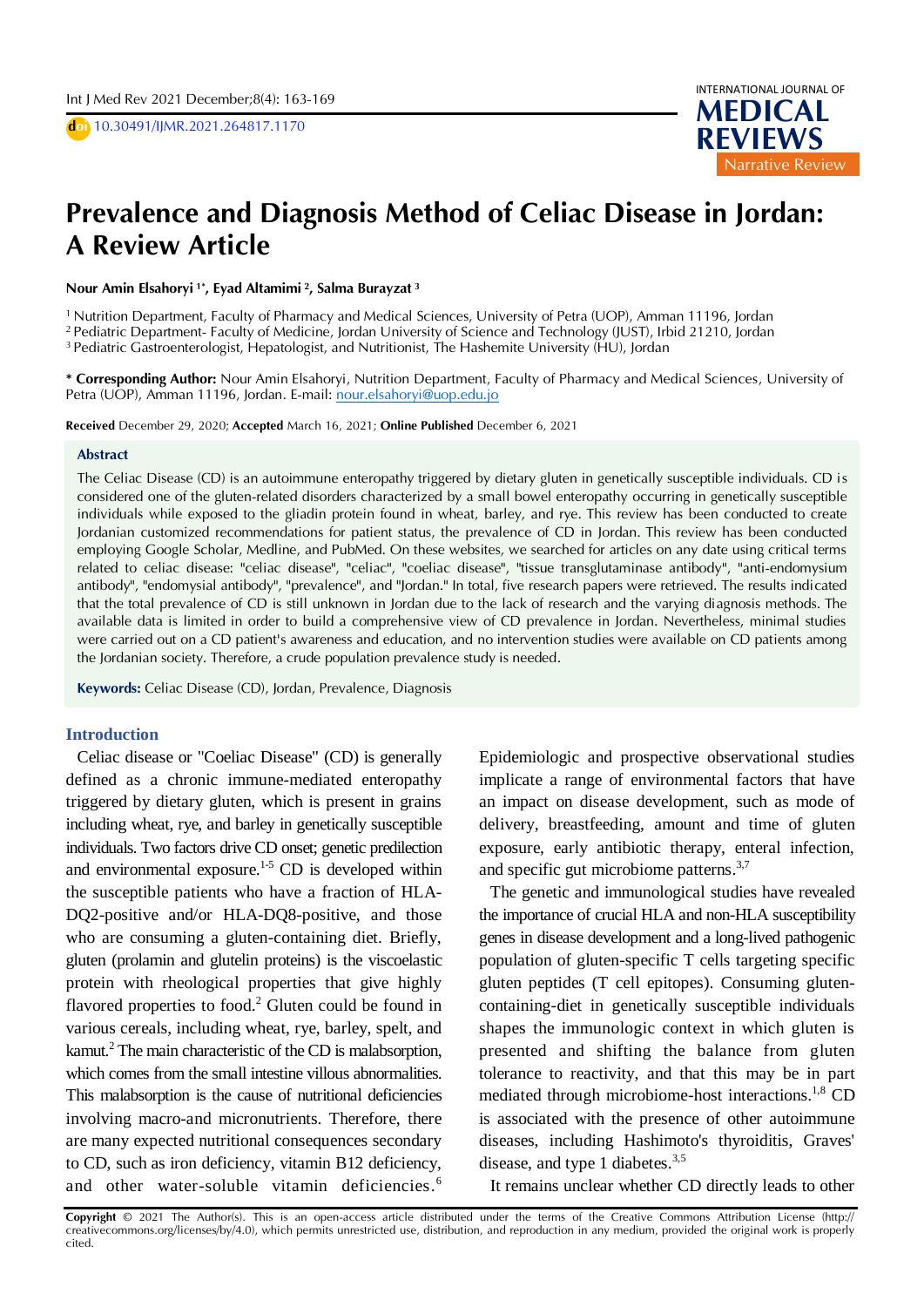autoimmune diseases and whether early diagnosis and treatment with a Gluten-Free Diet (GFD) alter this risk. However, autoimmune diseases' co-occurrence supports the concept of shared genetic and immune pathways contributing to immune dysregulation and loss of self-tolerance.<sup>1,8</sup>

The diagnosis of CD depends on many factors but essentially requires the physician's awareness and knowledge. The diagnosis of this type of food allergy could happen at any age but mostly, it is performed between 9 and 24 months or in the third or fourth decade of life. Current diagnosis is based on demonstrating the enteropathy in small intestinal biopsies where histologic examination shows villous atrophy, crypt hyperplasia, and intraepithelial lymphocytosis, and the presence of circulating CD-specific antibodies to tissue transglutaminase (tTG), deamidated gliadin peptides (DGP), and endomysium (EMA). In children who have symptoms suggestive of CD, a strongly positive tTG antibody (tTGA) titer (ten times the upper normal level or higher), 9 and a CD-associated HLA genotype, the diagnosis of CD may be possible without the need for a small intestinal biopsy.<sup>8</sup> A strict and lifelong GFD is the only effective treatment<sup>1</sup> of this disease. <sup>3</sup> However, based on the European Society for Pediatric Gastroenterology, Hepatology, and Nutrition (ESPGHAN) guidelines 2019, HLA-DQ2 and DQ8 typing is not required in patients with positive TGA-IgA, if they qualify for CD diagnosis with biopsies or have high serum TGA-IgA  $(≥10xULN)$ and EMA-IgA positivity. If a patient's test is negative for HLA DQ2 and DQ8, the risk of CD is very low, while a positive result does not confirm the diagnosis.<sup>9</sup>

In regards to the epidemiology of CD in the world in the past, the prevalence of CD was underestimated globally. In the present, it is considered one of the most common genetically inherited disorders in the West, with a 1% prevalence.<sup>10</sup> The global prevalence of CD based on a recent systematic review and metaanalysis reported that the pooled result of the prevalence was 1.4% ranging between 1.1% and 1.7% of the total population (275.818 individuals). This prevalence is based on positive results from tests for anti-tissue transglutaminase and/or anti-endomysial antibodies. The pooled results indicated that the prevalence of CD was 0.4%, 0.5%, 0.6%, and 0.8% in South America, Africa, North America, Asia, and Europe and Oceania, respectively.<sup>11</sup>

Upon several systematic reviews, <sup>11-13</sup> the CD prevalence is rising in many countries. Reports from systematic review and meta-analysis published in 2017 stated that the incidence of CD ranges from 1:132 in Switzerland to 1:1000 and 1:2000 in other European countries.<sup>12</sup> In the Nordic countries, a frequency of CD was estimated by the results of serological screening of blood donors (in some cases supplemented with biopsy and based on ESPGHAN guidelines 2019, screening blood donors does not reflect trur prevalence as they are most of the time healthy individuales), of about 1/300 of that in the rest of Europe (especially that of Ireland and Italy) and around 1/250 of some areas in the United States. In some regions, the prevalence of CD is 1/100. <sup>9</sup> The meta-analysis pooled estimated about 1.6% in 47.873 individuals based on positive anti‐ tissue transglutaminase and/or anti-endomysial antibodies in Asia. The pooled prevalence of biopsy-proven CD was 0.5% in 43.955 individuals. <sup>13</sup> The pooled CD's prevalence was 0.3% in Iran, 0.5% in Turkey, and 0.6% in India. In Aragón, the estimated prevalence of CD ranged from 0.24 to 0.81%. <sup>14</sup> In 2012, Barada et al. mentioned that the prevalence of CD is underestimated in developing countries due to the lack of awareness among the population. 15,16 Many studies reported that CD affects both genders with reported female predominance; on the other hand, more children were diagnosed compared to adults.<sup>10,11,13,17</sup>

An older review in the Middle Eastern and North African (MENA) reported that the prevalence of CD in the MENA is similar to that of Western countries among the low-risk populations but is higher in highrisk populations (for example, in those with type 1 diabetes) with the diagnosis variation method. A very recent systematic review reported that the prevalence of CD in the Arab countries ranged from 0.14% to 3.2% among the healthy adult populations; Tunisia had the lowest range (0.14%) while Saudi Arabia has the highest. Among the children, the prevalence ranged from  $0.6\%$  to  $1.5\%$ .<sup>1</sup>

Among the high-risk population, Egypt had the highest prevalence of CD (44%), whereas Turkey had the lowest prevalence percentage, 2.45%. The prevalence among the low-risk population was high in Turkey  $(1\%)$ , where the lowest prevalence was in Tunisia  $(0.3\%)$ .<sup>15</sup>

In Jordan, some systematic reviews and metaanalyses included one or two of the Jordanian studies in the analysis, but there was no systematic review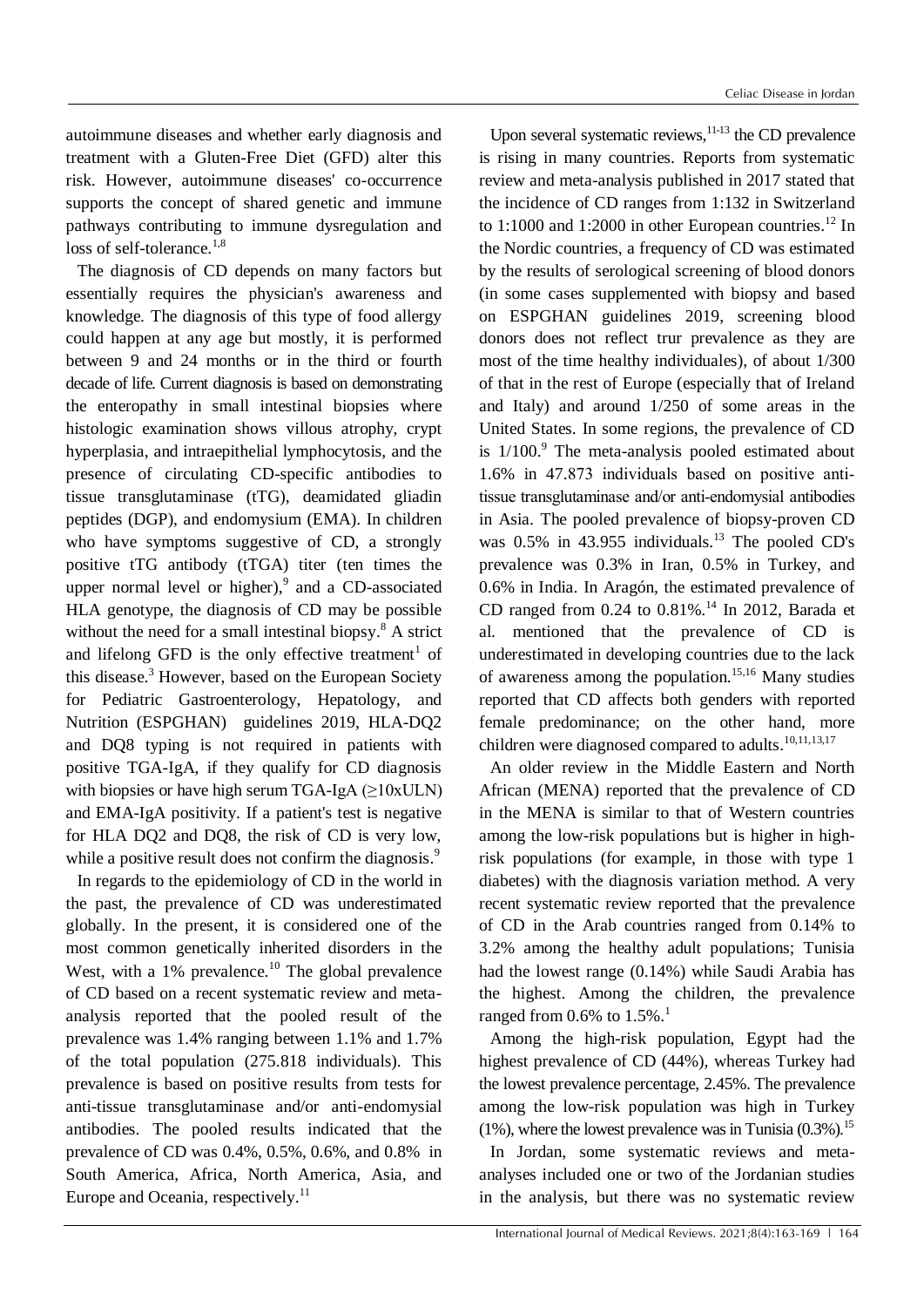focusing on the prevalence of CD in Jordan while including all the available references. In Jordan CD is underdiagnosed; moreover, information regarding the prevalence and the diagnosis method are not available.

Therefore, this study aimed to review the prevalence of CD and to discuss the related issues to CD in Jordan. This article could be valuable for stakeholders to build any recommendations to support the CD status in Jordan. Furthermore, this study could help standardize the recommendations related to the diagnosis based on the European Society of Paediatric Gastroenterology.

### **Materials and Methods**

# **Studies Selections**

In the present review, a systematic review research approach was used. The manuscripts were collected by conducting a comprehensive search of multiple electronic databases such as Google Scholar, Medline, PubMed and local journal (such as Journal of the Royal Medical Services) with the following Medical Subject Headings (MeSH) terms and keywords "celiac disease", "celiac", "coeliac disease", "tissue transglutaminase antibody", "anti-endomysium antibody", "endomysial antibody", and "prevalence". Each one was crossreferenced with mainly "Jordan". The inclusion criteria included original research studies published in peerreviewed journals, mainly focusing on epidemiology, burden, prevalence, risk factors, incidence, or CD prognosis in Jordan. The articles were also identified using a hand search of the studies' references whose full texts were accessed in the local journals. No language restrictions were on the search. Complete local journal searching and cross-referencing were undertaken by all authors and two reviewers who agreed on the last search. The point prevalence of CD in (Altamimi 2019) was calculated after the study was published.

# **Results**

## **The Prevalence of CD**

A total of 39 articles were found on CD in Jordan. After removing the duplicates, seven studies were included in this review (Figure 1). Two articles were excluded from the discussion. The first one was a case series report from south of Jordan,<sup>18</sup> and the second study did not study the CD prevalence, it was actually an investigation of the frequency of HLA-DQA1\*0501

and DQB1\*0201 alleles in Jordanian patients with CD and their first-degree relatives. <sup>18</sup> A summary of the prevalence of CD in Jordan has been presented in Table 1. As results show, the diagnosis confirmation endpoint for five articles<sup>4,19-22</sup> was different in each study, but they were similar in the antibody testing. The participant number in all studies ranged from  $34^{19}$ to  $1985<sup>21</sup>$  patients. The age ranged from 4.6 to 12.2 years in all included studies, except in one study<sup>20</sup> which the participants were adults with an age mean of 51.5 years. Two studies were looking for CD prevalence in high-risk populations (patients with autoimmune hypothyroidism<sup>20</sup> and patients with type 1 diabetes. <sup>4</sup> The rest of the study populations were unselected (low-risk populations).

Related to the diagnosis issue, as shown in Table 1, the diagnosis method was different between the studies. For example, a study<sup>19</sup> depended on the appearance of subtotal or severe partial hyperplastic villous atrophy of the small-intestinal mucosa and a full clinical remission after starting GFD. Whereas in 2017, another study<sup>22</sup> used the small intestinal biopsy, (tTG-IgA) and (EMA-IgA) to confirm the CD diagnosis. Furthermore, no study used the clinical presentation to assess CD's presence except one study<sup>22</sup> as Altamimi described the clinical symptoms among the study population.

### **Discussion**

The recent systematic review and meta-analysis considered the seroprevalence of CD (the availability of a positive anti-tissue transglutaminase) is the availability of a positive anti-tissue transglutaminase (tTG) antibody (Ab) and/or anti-endomysial antibodies (AEAs). Whereas, Antigliadin Antibody (AGA) is no longer recommended in CD's diagnostic algorithm.<sup>11</sup>

As shown in Table 1, the diagnosis method varied among studies to determine the prevalence of CD in Jordan. The oldest study's diagnosis was in  $1996^{19}$ based on the appearance of subtotal or severe partial hyperplastic villous atrophy of the small-intestinal mucosa and a full clinical remission after removing gluten from the diet. The serology screening for CD was not available in this study. Four patients ha three small-intestinal biopsies, nin had two biopsies, and the remaining 21 patients had one pathological biopsy on a gluten-containing diet, followed by a clinical and anthropometric response after gluten withdrawal. In a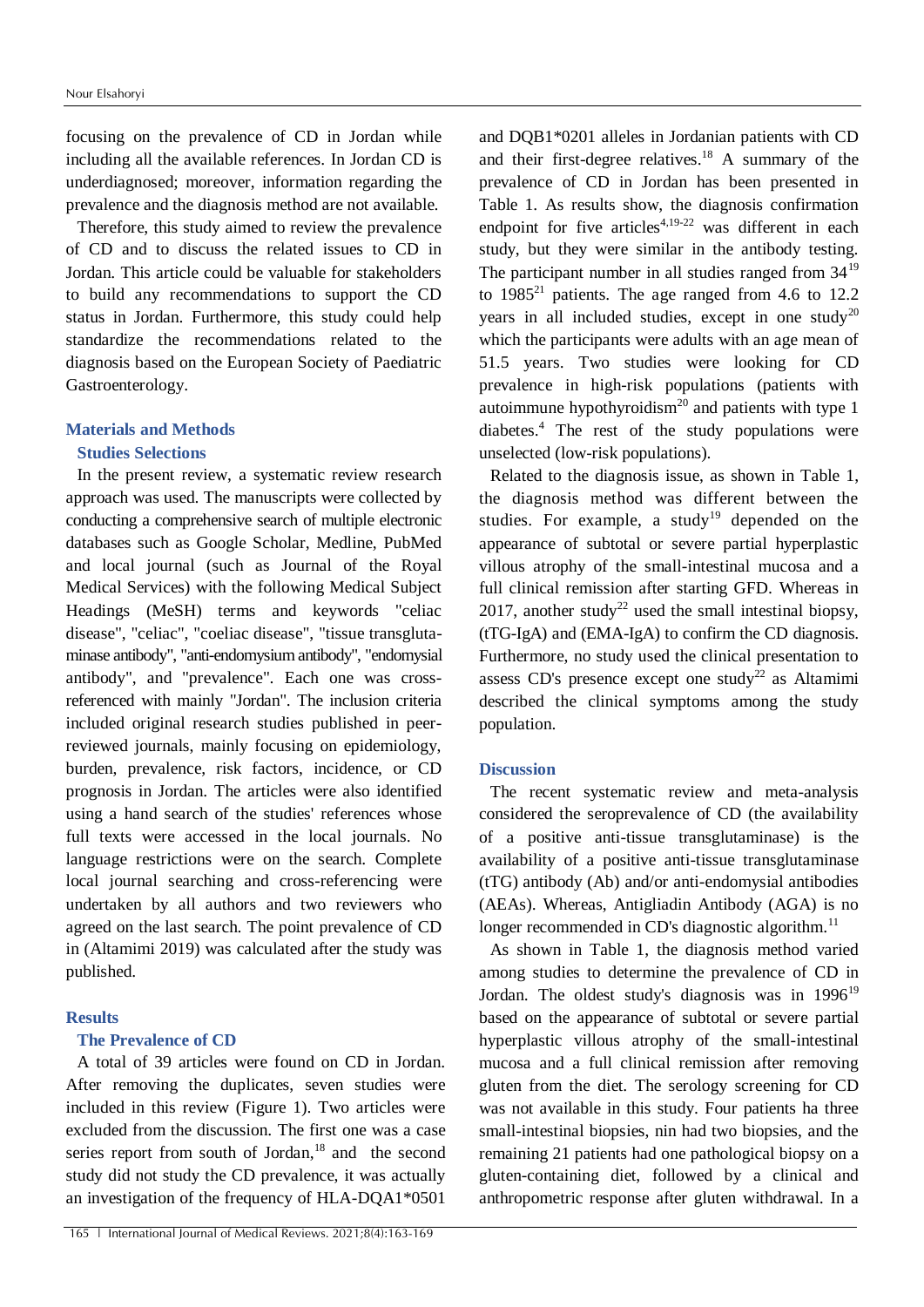| Study          | Study aim                                                                                                             | City(s)                           | No. of cases              | <b>Population age</b><br>/risk degree                                            | <b>Diagnosis method</b>                                                                                                                                                                          | Small<br>intestinal<br>biopsy | <b>Result</b>                                                                                                          |
|----------------|-----------------------------------------------------------------------------------------------------------------------|-----------------------------------|---------------------------|----------------------------------------------------------------------------------|--------------------------------------------------------------------------------------------------------------------------------------------------------------------------------------------------|-------------------------------|------------------------------------------------------------------------------------------------------------------------|
| 19             | To determine<br>the incidence<br>and clinical<br>presentation<br>of CD.                                               | <b>Northern</b><br>Jordan         | 34 (35.%)<br>boys)        | Age mean 4.6<br>years. unselected<br>$\left( \frac{1}{x} \right)$<br>populations | Appearance of<br>subtotal or severe<br>partial hyperplastic<br>villous atrophy of<br>the small-intestinal<br>mucosa and a full<br>clinical remission<br>after removal of<br>gluten from the diet | Yes                           | The crude<br>incidence rate<br>of CD of $\approx$<br>1:2,800 live<br>births<br>The point<br>prevalence of<br>7:100,000 |
| 21             | To investigate the<br>prevalence of CD<br>using serological<br>markers in<br>apparently healthy<br>schoolchildren     | Northern<br>Jordan.<br>Irbid city | 16 Children<br>$(7$ boys) | Age median:<br>8 years.<br>unselected<br>(low risk)<br>populations               | $(tTG)$ and $(EmA)$                                                                                                                                                                              | No                            | The serological<br>prevalence was<br>estimated to be<br>1:124                                                          |
| 20             | The prevalence of<br>coeliac disease<br>among patients<br>with autoimmune<br>hypothyroidism                           | N.A                               | 914 (11.8%)<br>male)      | Age mean: 51.1<br>Autoimmune<br>hypothyroidism<br>patients                       | (tTG-IgA) and<br>$(EMA-IgA)$                                                                                                                                                                     | Yes                           | Overall rate of<br>CD among<br>autoimmune<br>hypothyroidism<br>patients was<br>estimated to be<br>12.8%                |
| 22             | To evaluate<br>CD presentation<br>in clinically<br>diagnosed children                                                 | South<br>Jordan                   | 35 (51.4%)<br>male)       | Age mean: 6.7<br>years. unselected<br>(low risk)<br>populations                  | $(tTG-IgA)$ and<br>$(EMA-IgA)$                                                                                                                                                                   | No                            | *Estimated point<br>$prevalence =$<br>46/100,000                                                                       |
| $\overline{4}$ | Determine the<br>prevalence of<br>biopsy-proven<br>CD (BPCD)<br>among pediatric<br>patients with type<br>one diabetes | N.A                               | 538 (51.7%)<br>boys)      | Age mean:<br>12.02 Type 1<br>diabetes patients                                   | IgA (tTG IgA)                                                                                                                                                                                    | Yes                           | positive celiac<br>serology 16.6%<br>and 47% were<br>diagnosed with<br>CD at onset of<br>T <sub>1</sub> D              |

\*calculated from the numbers of population census and the number of cases at the point of data collection.



Figure 1. Retrieval of Articles and Screening Process.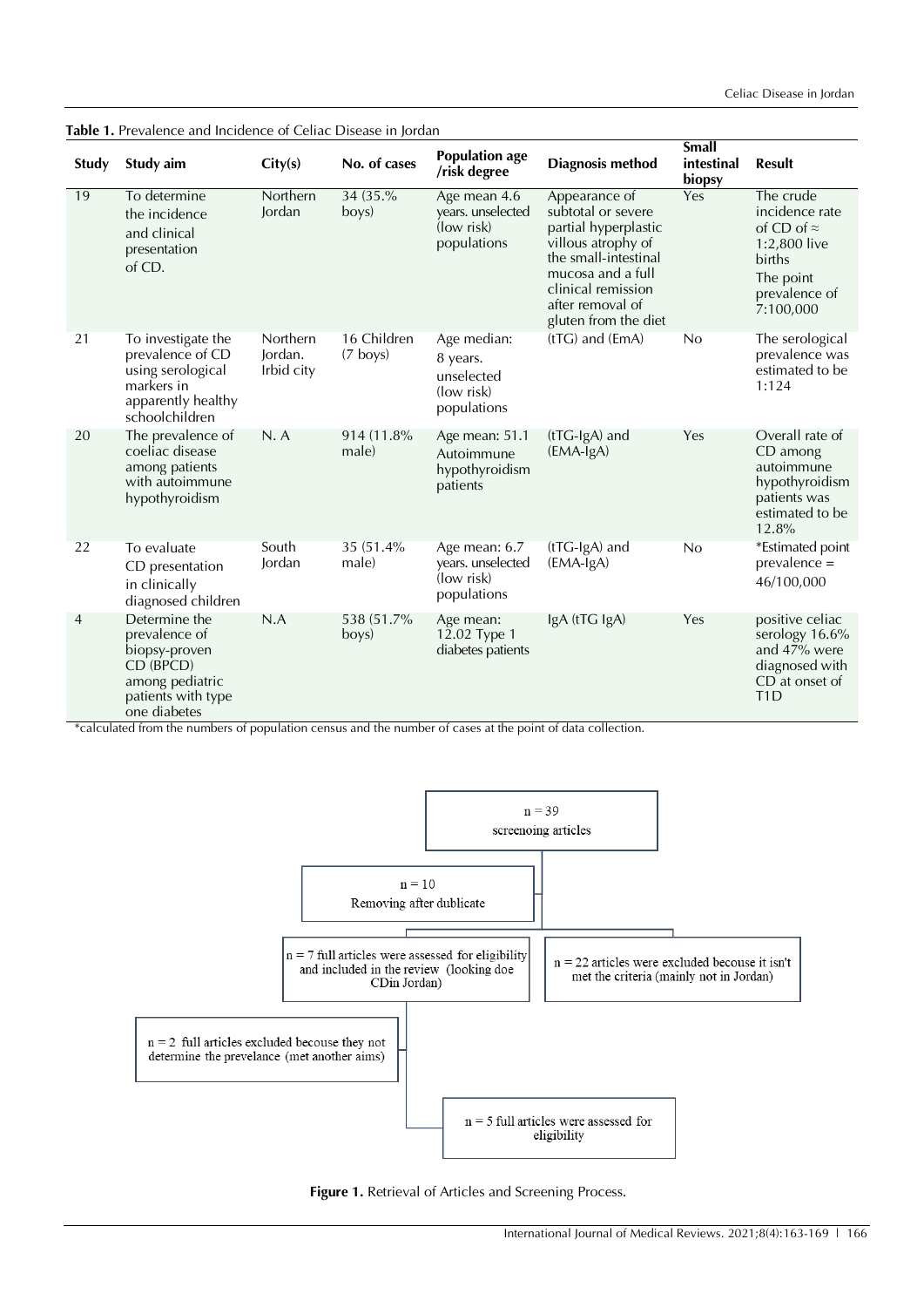study by Rawashdeh et al. (1996), the prevalence of CD was 0.03%. This rate was higher than that in the United States at that time, although the expected actual cases in Jordan was expected to be higher than this result due to the low level of suspicion and the delay in diagnosis. No other studies were published between 1996 and 2010 related to the prevalence of either crude or point prevalence. Nuseir et al. (2010) collected their sample from the same city as Rawashdeh et al. (Irbid city only). The result of the study<sup>21</sup> indicated that the serological prevalence of CD is 0.8% among children of a mean age of 8 years old, according to the analysis of IgA antibodies (tTG) and EmA as the next test for the positive IgA. Despite of the methodology's difference, between 1996 and 2010, CD's prevalence increased from 0.03% to 0.8% in northern Jordan. In 2014, two studies were published related to CD in Jordan; the first one was a cross-sectional record-based review<sup>20</sup> in regards to the prevalence of celiac disease among adult patients with autoimmune hypothyroidism and the second one<sup>23</sup> described the hematological findings among children with CD at the time of presentation.

The first study was a cross-sectional study on the seropositivity of anti-EMA immunoglobulin (IgA) and IgG among high-risk populations (autoimmune hypothyroidism). Whereas another study<sup>23</sup> described the hematological outcomes among children with CD without a prevalence estimation of CD Redundancy. They used a combination of symptoms, high antibody levels specific for CD, and HLA testing (HLA-DQ2 and/or HLA-DQ8), and they omitted the duodenal biopsy for the diagnosis based on ESPGHAN guidlines, 2012 to ensure the CD diagnosis. Farahid et al. found that the seroprevalence of CD was 12.8% (which is expected in high-risk populations). They also reported high rates compared to previous reports (3-7% prevalence of CD in patients with autoimmune thyroid disorders). $^{24}$ This might reflect a population-specific effect.

The sample size in Farahid et al.'s (2014) study was large and believed to represent the whole country. The samples were collected at the National Center for Diabetes, Endocrine, and Genetic Disorders, the primary referral center in Jordan for such disorders, which receives patients from all over the country.

In the last decades, most people in the region have considered this disease a chronic disorder that makes the child or the patient, in general, feel shame in the society. This is due to the fact that it is a hereditary disease and can be passed to the next generations. the social stigmta serounding the diagnosis of CD as a chronic diseas that cab be passed down to offsprings had a major role in underdiagnosing it.<sup>25,26</sup>

The mean age of the onset of symptoms in the study of Altamimi was  $5.02 \pm 3.09$  years, while in the Rawashdeh study (1996), the duration of symptoms before diagnosis ranged from 1 month to 11 years.<sup>19</sup> This duration to the diagnosis may lead to late estimation of the true crude prevalence of CD in Jordan. Also, lack of knowledge among pediatricians, especially in regards to older children, increases the barriers to obtain precise estimations of the prevalence of this disease.

The typical gastrointestinal symptoms were the main clue to the diagnose of CD, and the next step was confirmation by the small intestinal biopsy. The availability of very sensitive and specific serologic tests, such as EMA and t-TG, made it possible to evaluate the prevalence of CD in the general unselected populations in Jordan and other countries.<sup>16</sup> The serological screening results have altered the perception of CD from a rare disorder into a relatively common condition because it is confirming the incidence of CD as serological testing are confirmatory. <sup>21</sup> Nusier et al. conducted the first study that estimated the prevalence of CD using serological markers among a group of children in one of the northern cities in Jordan. 21

This review included studies depend on the antibody tests more than the diagnosis of the disease by the clinical symptoms. Rawashdeh (1996) depends on the small-intestinal biopsy and a full clinical remission after just removing gluten from the dietand not using either the serological testing or the clinical symptoms. Whereas another study<sup>21</sup> mainly depended on serological testing. In Farahid et al.'s study (2014), the authors looked at the association between the seropositivity of CD among patients with autoimmune hypothyroidism, and they concluded that there was a significant association between the autoimmune hypothyroidism of CD patients and anemia and vitamin b12 deficiency. A number of the clinical symptoms were reported in a study,<sup>22</sup> such as mainly chronic diarrhea (44%) and short stature, abdominal distention (8.8%), constipation /encopresis (8.8%), recurrent abdominal pain (14.7%) and 5.9% had oral ulcers. <sup>22</sup> In Rwalah et al.'s study, the researchers based on the positive serology and histological changes suggestive of CD in addition to the clinical presentation. Rwalah et al. reported that 4.5% of the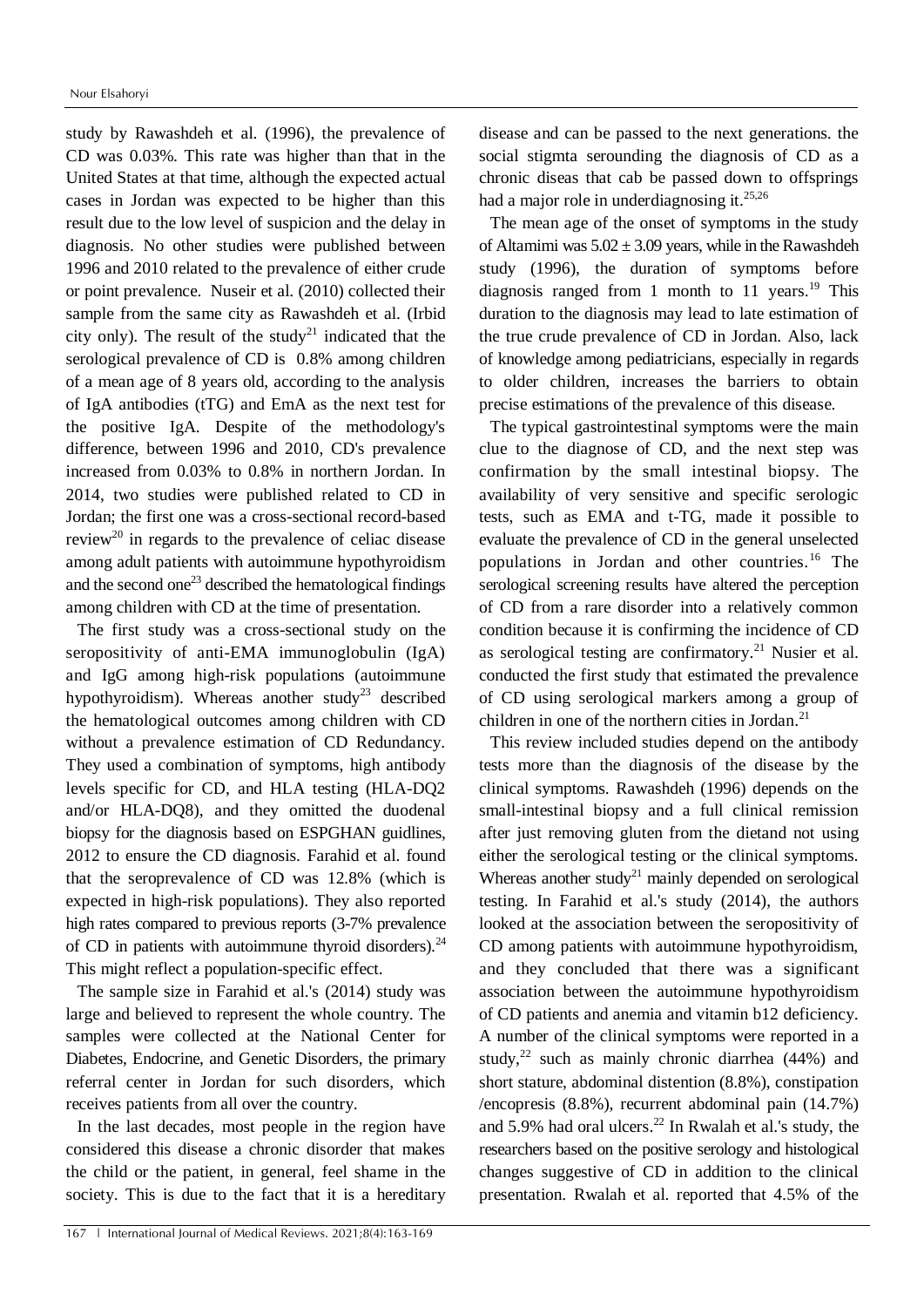patients had thrived, 13.5% had short stature, 18.9% had chronic diarrhea, 7.2% had abdominal distention, 10.8% had constipation, 11.7% had iron deficiency anemia and the other related diseases such as type 1 diabetes mellitus (17.1%), and the down syndrome  $(1.8\%)$ <sup>23</sup>

From another point of view, if we focus on the inversional factor rather than the clinical issues, another factor could explain this increase in the CD cases; the high consumption of wheat (cereals) in Jordan. Jordan has one of the world's highest wheat consumption rates as the primary food item on the Jordanian dishes is the wheat bread in different shapes and types. $27$  Besides, there was not enough awareness among the families, especially the new mums, regarding the right time to introduce wheat to the kids and the awareness of the infant feeding guidelines in the first 12 months. 28

# **Conclusion**

CD has been raised as a significant public health problem over the past two decades. Unsurprisingly, CD is heavily underdiagnosed worldwide due to the lack of awareness and low suspicion of the disease. The number of published research is limited on CD in Jordan, although the number of patients have increased in the past 10 years. The first prevalence study conducted in 1996 estimated the point prevalence at 7:100,000. Two decades later, the point prevalence increased almost seven times. Some old studies have been published on the prevalence of CD in the Middle East and developing countries includig Jordan, based on some relevant published data. However, no recent comprehensive epidemiological review was found in Jordan. This review recommends the need for extensive prospective studies to assess the true incidence, the clinical course, the efficacy of treatment modalities employed, patient compliance, disease complications, and response to treatment in Jordan. The association of CD with other autoimmune diseases and the presence of specific genetic markers would be areas of interest in future research. The outcomes of the previous studies in Jordan recommend the need to emphasize the recent diagnosis method in Jordan atrisk groups for early identification of patients with CD.

### **Funding/Support**

None.

#### **Conflict of Interest**

The authors declare that they have no conflicts interest.

#### **Abbreviation List**

CD: Celiac Disease

ESPGHAN: The European Society for Pediatric Gastroenterology, Hepatology, and Nutrition

MENA: Middle Eastern and North African

IgA: [Immunoglobulin A](https://en.wikipedia.org/wiki/Immunoglobulin_A)

tTg-IgA: Tissue Transglutaminase IgA

EMAIgA: The Anti-endomysial Antibody Test

#### **References**

- 1. El-Metwally A, Toivola P, AlAhmary K, Bahkali S, AlKhathaami A, Al Ammar SA, et al. The Epidemiology of Migraine Headache in Arab Countries: A Systematic Review. Sci World J. 2020;2020:4790254 [doi:10.1155/2020/4790254](https://doi.org/10.1155/2020/4790254)
- 2. El-Metwally A, Toivola P, AlAhmary K, Bahkali S, AlKhathaami A, AlSaqabi MK, et al. The epidemiology of celiac disease in the general population and high-risk groups in Arab countries: a systematic review. BioMed Res Int. 2020;2020: 6865917 [doi:10.1155/2020/6865917](https://doi:10.1155/2020/6865917)
- 3. Caio G, Volta U, Sapone A, Leffler DA, De Giorgio R, Catassi C, Fasano A. Celiac disease: a comprehensive current review. BMC Med. 2019;17:142. [doi:10.1186/s12916-019-1380-z](https://doi.org/10.1186/s12916-019-1380-z)
- 4. Odeh R, Alassaf A, Gharaibeh L, Ibrahim S, Ahmad FK, Ajlouni K. Prevalence of celiac disease and celiac-related antibody status in pediatric patients with type 1 diabetes in Jordan. Endocr Connec. 2019;8(6):780-7. [doi:10.1530/EC-19-0146](https://doi.org/10.1530/EC-19-0146)
- 5. Lindfors K, Ciacci C, Kurppa K, Knut E, Lundin A, Makharia KG, et al. Coeliac disease. Nature reviews. Disease primers. 2019;5:3. [doi:10.1038/s41572-018-0054-z](https://doi.org/10.1038/s41572-018-0054-z)
- 6. Theethira TG, Dennis M, Leffler DA. Nutritional consequences of celiac disease and the gluten-free diet. Expert Rev Gastroenterol Hepatol. 2014;8(2):123-9. [doi:10.1586/1747412](https://doi.org/10.1586/17474124.2014.876360) [4.2014.876360](https://doi.org/10.1586/17474124.2014.876360)
- 7. Lionetti E, Gatti S, Pulvirenti A, Catassi C. Celiac disease from a global perspective. Best Pract Res Clin Gastroenterol. 2015;29(3):365-79. [doi:10.1016/j.bpg.2015.05.004](https://doi.org/10.1016/j.bpg.2015.05.004)
- 8. Tye-Din JA, Galipeau HJ, Agardh D. Celiac disease: a review of current concepts in pathogenesis, prevention, and novel therapies. Front Pediatr. 2018;6:350. [doi:10.3389/fped.2018.0](https://doi.org/10.3389/fped.2018.00350) [0350](https://doi.org/10.3389/fped.2018.00350)
- 9. Husby S, Koletzko S, Korponay-Szaby I, Kurppa K, Mearin ML, Ribes-Koninckx C, et al. European Society Paediatric Gastroenterology, Hepatology and Nutrition guidelines for diagnosing coeliac disease 2020. J Pediatr Gastroenterol Nutr. 2020;70(1):141-56. doi:10.1097/MPG.0000000000002497
- 10. Gujral N, Freeman HJ, Thomson AB. Celiac disease: prevalence, diagnosis, pathogenesis and treatment. World J Gastroenterol. 2012;18(42):6036-59. do[i:10.3748/wjg.v18.i42.](https://dx.doi.org/10.3748%2Fwjg.v18.i42.6036) [6036](https://dx.doi.org/10.3748%2Fwjg.v18.i42.6036)
- 11. Singh P, Arora A, Strand TA, Leffler DA, Catassi C, Green PH, et al. Global prevalence of celiac disease: systematic review and meta-analysis. Clin Gastroenterol Hepatol. 2018;16(6): 823-36. [doi:10.1016/j.cgh.2017.06.037](https://doi.org/10.1016/j.cgh.2017.06.037)
- 12. Irvine AJ, Chey WD, Ford AC. Screening for celiac disease in irritable bowel syndrome: an updated systematic review and meta-analysis. Am J Gastroenterol. 2017;112(1):65-76. doi:10. 1038/ajg.2016.466
- 13. Singh P, Arora S, Singh A, Strand TA, Makharia GK. Prevalence of celiac disease in Asia: A systematic review and meta‐analysis. J Gastroenterol Hepatol. 2016;31(6):1095-101. [doi:10.1111/jgh.13270](https://doi.org/10.1111/jgh.13270)
- 14. Fueyo-Dhaz R, Magallyn-Botaya R, Masluk B, Palacios-Navarro G, Asensio-Marthnez A, Gascyn-Santos S, et al. Prevalence of celiac disease in primary care: the need for its own code. BMC Health Serv Res. 2019;19:578. [doi:10.1186/s](https://doi.org/10.1186/s12913-019-4407-4)